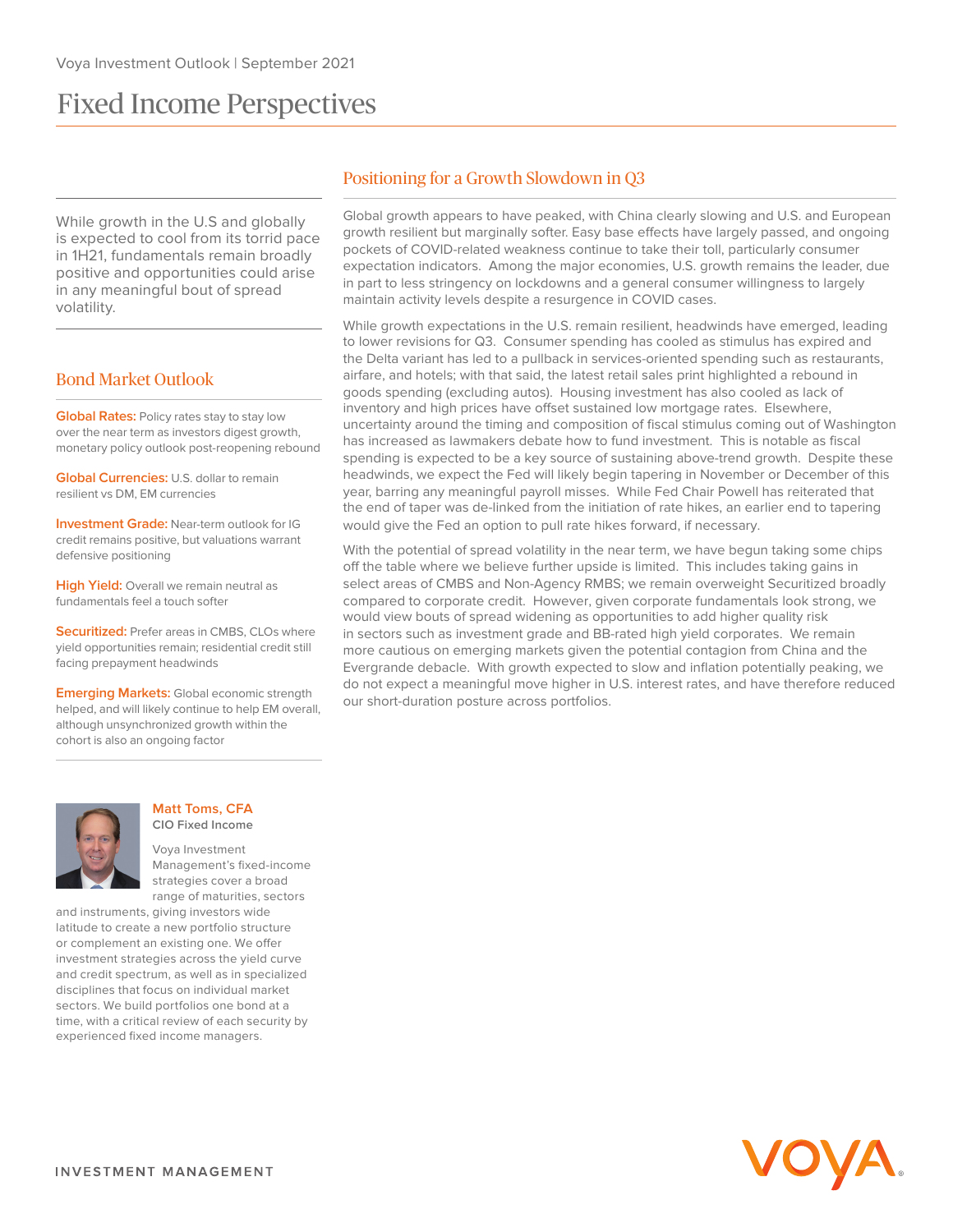## Rates, Spreads and Yields



As of 08/31/21. Source: Bloomberg, Bloomberg/Barclays, JP Morgan and Voya. **Past performance is no guarantee of future results.**

## Sector Outlooks

#### **Global Rates and Currencies**

Inflation data remains firm, but the peak has probably past, in our view. Monthly readings have been decelerating since April and the YoY rate likely peaked in June. However, lingering impacts from supply disruptions seem likely to intersect with firming shelter inflation, which has some transient influences through supply, but structural support from still-firming wage growth.

In Europe, reopening has gained ground with the PMI now surpassing the U.S. Indeed, European activity remained resilient, while services activity in the U.S. slowed due to weaker demand and staffing issues. Within Europe, the services PMI has now overtaken the somewhat supply constrained manufacturing PMI. Similar to the U.S., reopening frictions have contributed to higher inflation in Europe, but the odds of stickiness seem lower than in the U.S. And while recent ECB commentary opened the door to some slowing of pandemic QE purchases in September, leadership probably does not favor a meaningful retracement of the recent step-up in purchases. The remaining PEPP allocation appears to necessitate a taper at some point which may lessen the signaling value of any action. The ECB's Chief Economist Lane recently argued that the PEPP should be used to maintain favorable financing conditions while downside risks remain. In contrast, he suggested that the APP should be used to address the inflation gap vs. projections and differences in bond supply and demand. If needed, a slower PEPP purchase pace could be countered if needed by increases in the APP program, which still needs to be defined in the context of the new ECB 2% symmetrical inflation framework.

### **Investment Grade (IG) Corporates**

Heavy supply at the beginning of August contributed to a slight sell-off, but as expectations for lighter September volumes began to form, investors stepped back in. Also, the move higher in interest rates attracted demand from yield-based buyers. A mixed bag of economic numbers increased concerns around the Delta variant's impact on the reopening trade. However, while the pause in momentum likely gives the FED cover to maintain a dovish stance, comments from Jackson Hole suggest they are still on target for tapering asset purchases this year. While our near-term outlook for credit remains positive, we keep our strategic and tactical rating at Neutral. Seasonally heavy supply in September may provide an opportunity to add some IG risk at the margin. We see the most value in 7- to 10-year bonds with the long-end of the Treasury curve flattening. Sector wise, we like Telecoms, Utilities and Technology.

#### **High Yield Corporates**

In a reversal from July, August supply was very heavy early-on, but a slowdown late in the month saw the technical environment improve materially once the flow abated. Higher credit rated issues outperformed a bit as Treasuries settled into a comfortable range and CCC's lagged slightly on Delta concerns. While new supply mercifully shut down from the heavy volume earlier in August, we expect the onslaught to return in September. With year-over-year positive comparables easing mostly due to Delta, supply chain issues and cost increases for nearly every input - there still seems to be enough pricing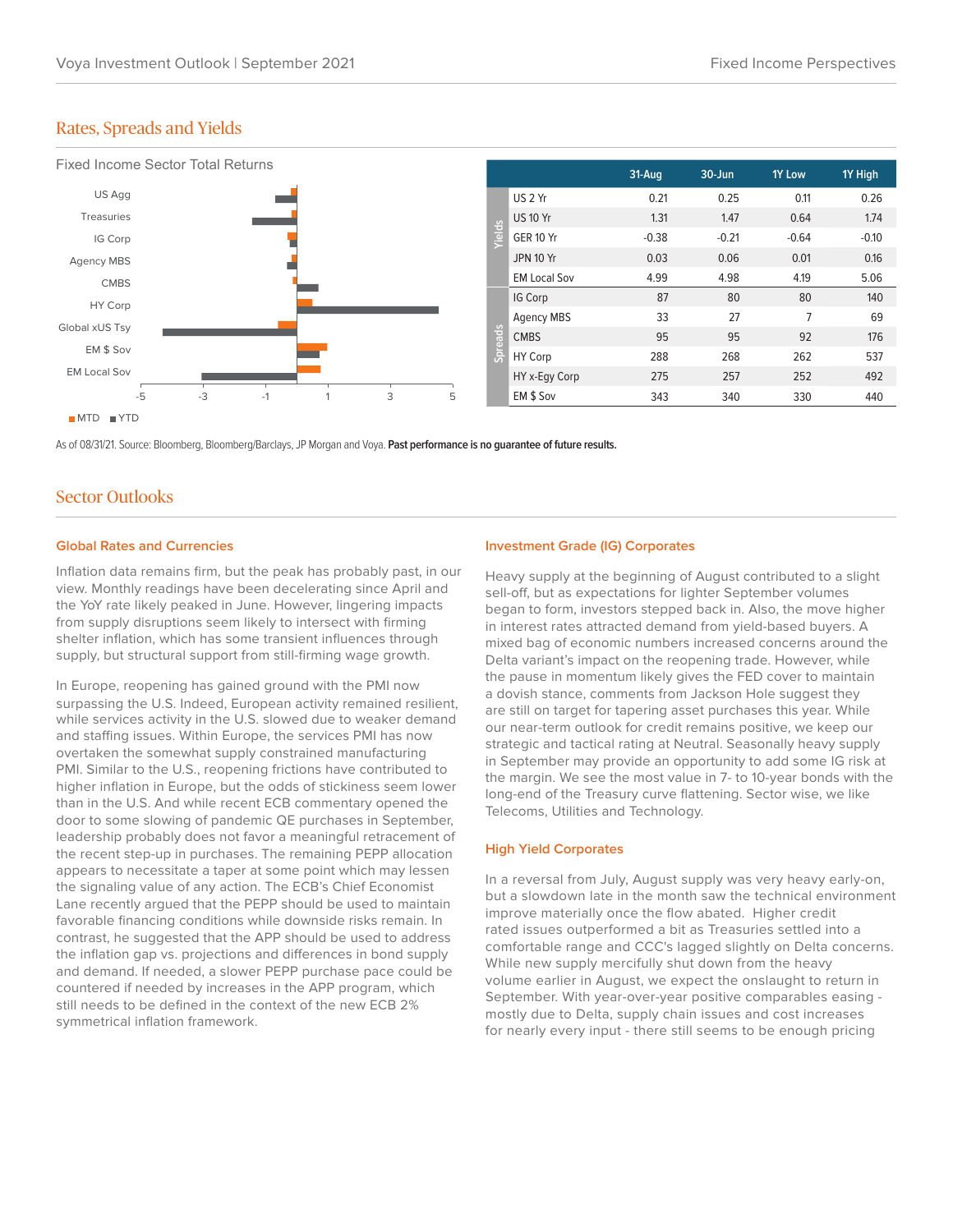power to maintain or even improve margins. Indeed, ratings are trending positively and the default rate is near zero. While the Delta wave is slowing in the Sunbelt, it seems inevitable it will follow seasonal patterns and make its way northward. Oil has bounced back nicely and Natural Gas remains strong. We see the likelihood of continued positive "event-risk" as legacy names get upgraded or taken out.

#### **Securitized Assets**

Agency MBS underperformed Treasuries as investors remained cautious on the sector due to taper risk. Technicals were biased towards more MBS issuance while banks continue to add MBS at a much slower pace. Although spreads are expected to widen as FED tapering approaches, bank buying should support mortgages and continued strong-roll financing should help mortgages out-carry Treasuries in the near-term. Additionally, prepayment speeds are slowing and dampened taper talk from the Fed meeting should renew appetite for MBS outside the Fed if rates can stabilize.

We continue to carry a negative outlook for Mortgage Credit, but with a different qualification than earlier in the Spring. With prepayment and call risk still issues for total return driven market participants, the space is poised to continue to lag. Add in significant supply spillover from overloaded GSEs, elevated Prime Jumbo issuance and a better focused non-QM ecosystem, RMBS can add technically induced sloppiness to prepay risk catalyzed negatives.

CMBS's strong start to the year, which extended well into the summer, appears to be cooling with the approaching Fall temperatures. Although credit appetite is deep and perceptions of risk have shifted definitively lower, the now-tighter spreads offer less room to move lower and the path of least resistance favors spread-widening. While euphoria from the vaccines, reopening, etc., is fading, sentiment is weaker heading into a

period of what is expected to be elevated issuance. As spreads in competing risk sectors continue to rally, CMBS cheapness remains and this becomes clearer as fundamentals continue to evolve mostly favorably.

With lots of deals working their way through the system this month, a potential source of stress on market conditions, we think they are nonetheless likely to do reasonably well given liquidity conditions. Non-benchmark ABS will continue to perform well fundamentally and command strong sponsorship from money managers with low-vol, low-return seeking strategies. However, with spreads now at, or through, pre-COVID tights after a strong June, outperformance is likely to be limited, with returns coming from carry and idiosyncratic tightening from ratings upgrades. We maintain our assessment as positive and increase our conviction. The fiscally improved profile of the US consumer coupled with ABS structural dynamics were already believed to provide the sector with solid footing to withstand this sustained period of elevated, albeit improving, unemployment. Indeed, recently enacted stimulus is acting as a fortifying bridge to the end of the pandemic.

#### **Emerging Market (EM) Debt**

The momentum and strength of the US economy coupled with the gradual re-opening in Europe continued to be supportive of the global recovery, however regional divergences in consumption patterns remain. Nonetheless, we expect global capital flows to EMs will correlate to favorable global financial conditions. The multi-speed and unsynchronized EM growth rebound is expected to continue, along with a strong rebound in goods trade as demand picks up, but supply chain uncertainties are a concern. Headline inflation continues to rise due to consumer demand, forex passthrough and higher commodity prices. EM corporates continued to see earnings improvement, led by commodity producers that benefited from rebounding oil and metal prices.